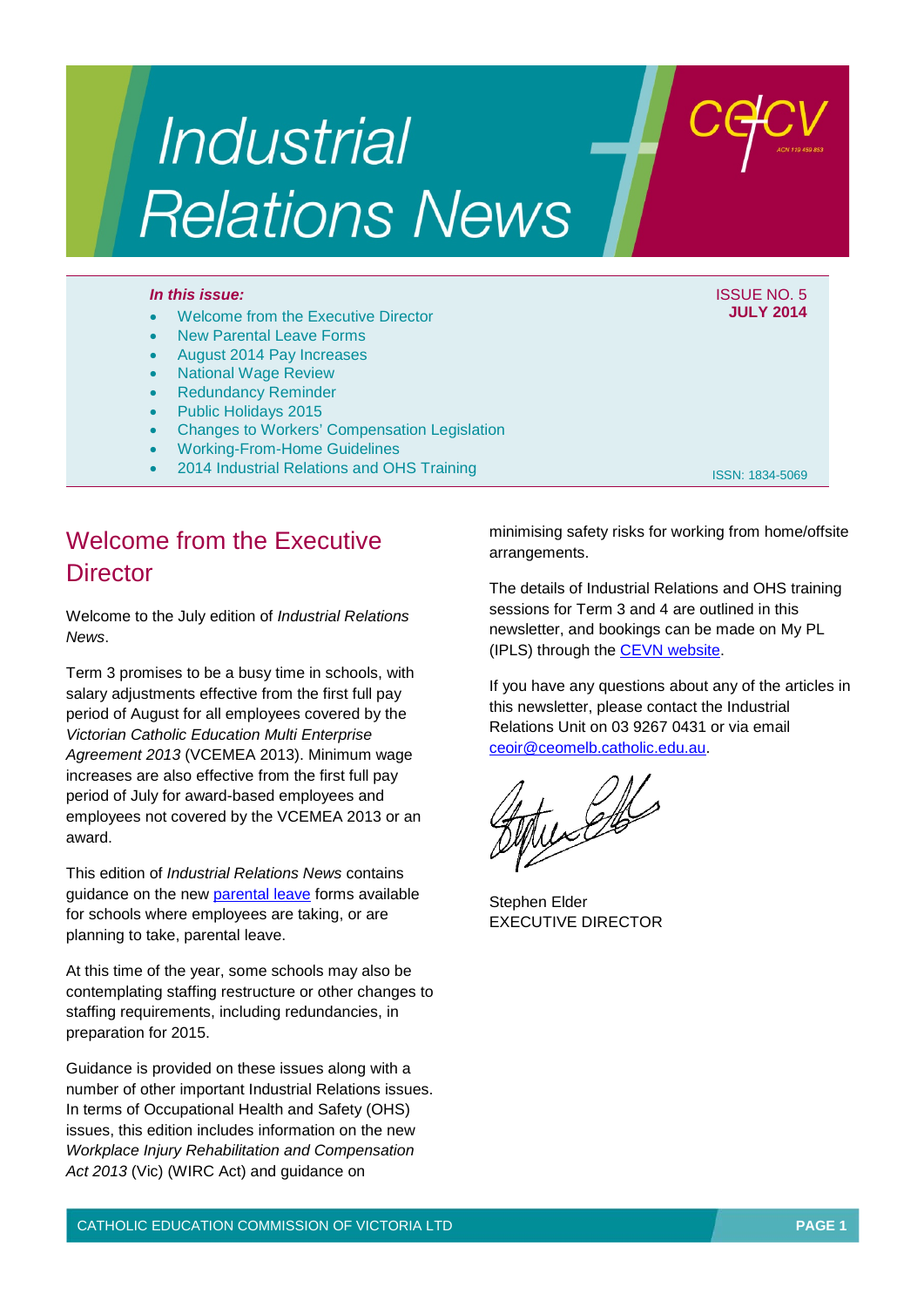#### New Parental Leave Forms

The VCEMEA 2013 included an overhaul of the Parental Leave provisions. This was to ensure consistency between the VCEMEA 2013 and the *Fair Work Act 2009* (Cth), as well as to ensure greater clarity of employee and employer entitlements and responsibilities.

Initially, the Industrial Relations Unit prepared template letters for employees and employers to use in order to effect entitlements and responsibilities, and these were available on the [CECV website.](http://www.cecv.catholic.edu.au/) However, the 'to and fro' of letters seemed overly cumbersome. As such, most of the letters have now been replaced with forms, which are simply completed by the employee and signed by the employer.

The new forms have been prepared by the CECV Industrial Relations Unit and endorsed by the Independent Education Union Victoria Tasmania (IEU). The IEU has committed to publishing most of the forms on their website and to print key forms in their Parental Leave handbook. Whether employees obtain the form from their employer or from their union, all parties should be working off the same documents.

The forms represent a far more simple way of recording Parental Leave details. This should assist schools to keep a more accurate record of employees accessing Parental Leave and returning to work.

The new forms and letters can be found on the CECV website under *Industrial Relations* / *[Parental Leave](http://www.cecv.catholic.edu.au/vcsa/parental_leave/parental_leave.html)*.

## August 2014 Pay Increases

Salary increases for all employees take effect from the first full pay period on or after 1 August 2014.

The following table provides information in relation to the pay period and the date the increase is to be applied:

| <b>Pay Period</b> | Date increase is to<br>be applied |  |
|-------------------|-----------------------------------|--|
| 4 August 2014 to  | 4 August 2014                     |  |
| 18 August 2014    |                                   |  |
| 11 August 2014 to | 11 August 2014                    |  |
| 25 August 2014    |                                   |  |

Information on salary levels, translations and allowances is available in the *2013 Agreement Implementation Guide Part 3 – [Salary and](http://web.cecv.catholic.edu.au/vcsa/Implementation_Guidelines/Part_3.pdf)  [Allowances \(2014 school year\)](http://web.cecv.catholic.edu.au/vcsa/Implementation_Guidelines/Part_3.pdf)* and the [spreadsheet](http://web.cecv.catholic.edu.au/vcsa/Implementation_Guidelines/2014_Implementation_tables.xls)  [of tables](http://web.cecv.catholic.edu.au/vcsa/Implementation_Guidelines/2014_Implementation_tables.xls) on the CECV website under *Industrial Relations* / *[2013 Agreement Implementation](http://www.cecv.catholic.edu.au/vcsa/Implementation_Guidelines/implementation_guides.htm)*.

Emergency teachers are also subject to a pay increase, with their daily rate increasing to \$283.30 and their hourly rate increasing to \$47.22.

### National Wage Review

The Fair Work Commission (FWC) has published the *[National Minimum Wage Order 2014](https://www.fwc.gov.au/documents/sites/wagereview2014/decisions/c20141_order.pdf)* (Order) increasing the federal minimum wage to \$640.90 per week (\$16.87 per hour), an increase of \$18.70 per week. The increase is due from the first full pay period after 1 July 2014.

This minimum wage applies to all workers who are not covered by an award or an agreement, other than junior employees, trainees or employees with a disability affecting their productivity.

A loading of 25% applies to all minimum-wage earners employed on a casual basis.

Workers who receive the minimum wage in accordance with an award are also due a 3% increase from the first full pay period in July, as a result of the [recent award variations.](https://www.fwc.gov.au/awards-and-agreements/awards/recent-award-variations)

The above changes have no effect for employees who are covered by the VCEMEA 2013.

Schools should note that non-compliance with the above changes may result in claims for underpayment of wages and breaches of the *Fair Work Act 2009* (Cth) of up to \$10,200 for an individual or \$51,000 for a corporation.

Updated versions of consolidated modern awards relevant to Victorian Catholic schools are now available on the [Fair Work Commission](https://www.fwc.gov.au/awards-and-agreements/awards/find-award) website.

The rates effective from the first pay period commencing on or after 1 July 2014 for before-andafter school staff are provided in attachments to this newsletter.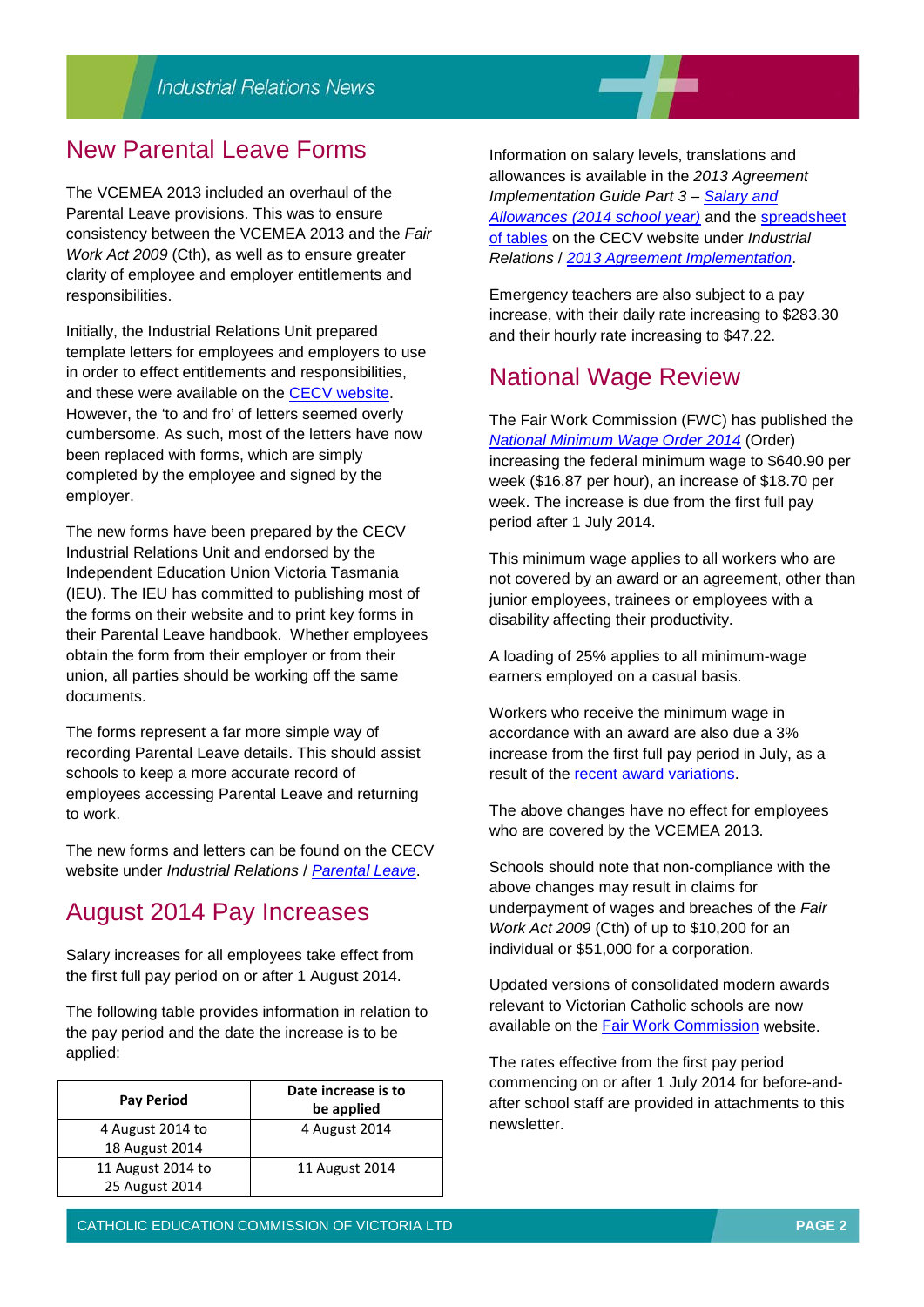# Redundancy Reminder

A reminder that by the third week of Term 3, 2014, principals should have identified any potential redundancies taking effect from the start of the 2015 school year.

Staff, including staff on leave, should be notified that a potential redundancy situation has been identified for the 2015 school year. In addition, your Diocesan Director, the CECV and the IEU should also be notified. If the potential redundancy is in a school with secondary students, then the Principals' Association of Victorian Catholic Secondary School (PAVCSS) should also be notified.

Appendix 2 of the [VCEMEA 2013](http://web.cecv.catholic.edu.au/vcsa/Agreement_2013/VCEMEA_2013.pdf) contains the redundancy provisions that apply to all staff employed in Catholic schools.

To assist principals, *Redundancy Guidelines* are available on the CECV website under *Industrial Relations / [Guidelines](http://web.cecv.catholic.edu.au/vcsa/guidelines/guideindex.htm)*.

The Guidelines detail the procedures to be followed in relation to a redundancy and include pro forma documentation that should be used for notifying staff.

# Public Holidays 2015

To help schools prepare for 2015, the following list of public holidays in 2015 is provided courtesy of [Business Victoria](http://www.business.vic.gov.au/victorian-public-holidays-and-daylight-saving/victorian-public-holidays) (subject, but unlikely, to change):

| Holiday                        | 2015                  |  |
|--------------------------------|-----------------------|--|
| New Year's Day                 | Thu 1 January         |  |
| Australia Day                  | Mon 26 January        |  |
| Labour Day                     | Mon 9 March           |  |
| Good Friday                    | Fri 3 April           |  |
| Easter Monday                  | Mon 6 April           |  |
| <b>ANZAC Day</b>               | Sat 25 April*         |  |
| Queen's Birthday               | Mon 8 June            |  |
| Melbourne Cup (all of Victoria | Tue 3 November        |  |
| unless alternate local holiday |                       |  |
| has been arranged by non-      |                       |  |
| metro council)                 |                       |  |
| Christmas Day                  | Fri 25 December       |  |
| <b>Boxing Day</b>              | Sat 26 Dec and Mon 28 |  |
|                                | Dec (additional day)  |  |

\*Note that there is no entitlement to a substitute holiday for ANZAC Day in 2015.

## Changes to Workers' Compensation Legislation

On 1 July 2014, the WIRC Act came into operation, effectively replacing the *Accident Compensation Act 1985* (Vic) and the *Accident Compensation (WorkCover Insurance) Act 1993* (Vic) (Accident Compensation Acts).

The WIRC Act is designed to:

- be simpler for both employers and employees to use
- clarify entitlements and obligations for both employees and employers arising from the WIRC Act
- streamline administration of the WorkCover scheme.

The WIRC Act covers the same areas as the Accident Compensation Acts including compensation, rehabilitation, return to work, dispute resolution and WorkCover premiums.

Under the WIRC Act, no changes have been made to employee entitlements, WorkCover premium calculations or the WorkCover claims lodgement process. WorkCover claims and any return to work arrangements made prior to 1 July 2014 will continue to be dealt with as they have been.

From 1 July 2014, employers will be required to register with WorkSafe Victoria (rather than have a WorkSafe Insurance Policy, as was previously required) to be covered for WorkCover purposes. However, employers who have a current WorkSafe Insurance Policy will be automatically registered with WorkSafe Victoria from 1 July 2014.

The WIRC Act will now allow employers to seek review of their premium notices not only at the Supreme Court, but also at the Victorian Civil and Administrative Tribunal (VCAT) if they are dissatisfied with WorkSafe's review decision. This will expedite, and reduce the costs of, the review process.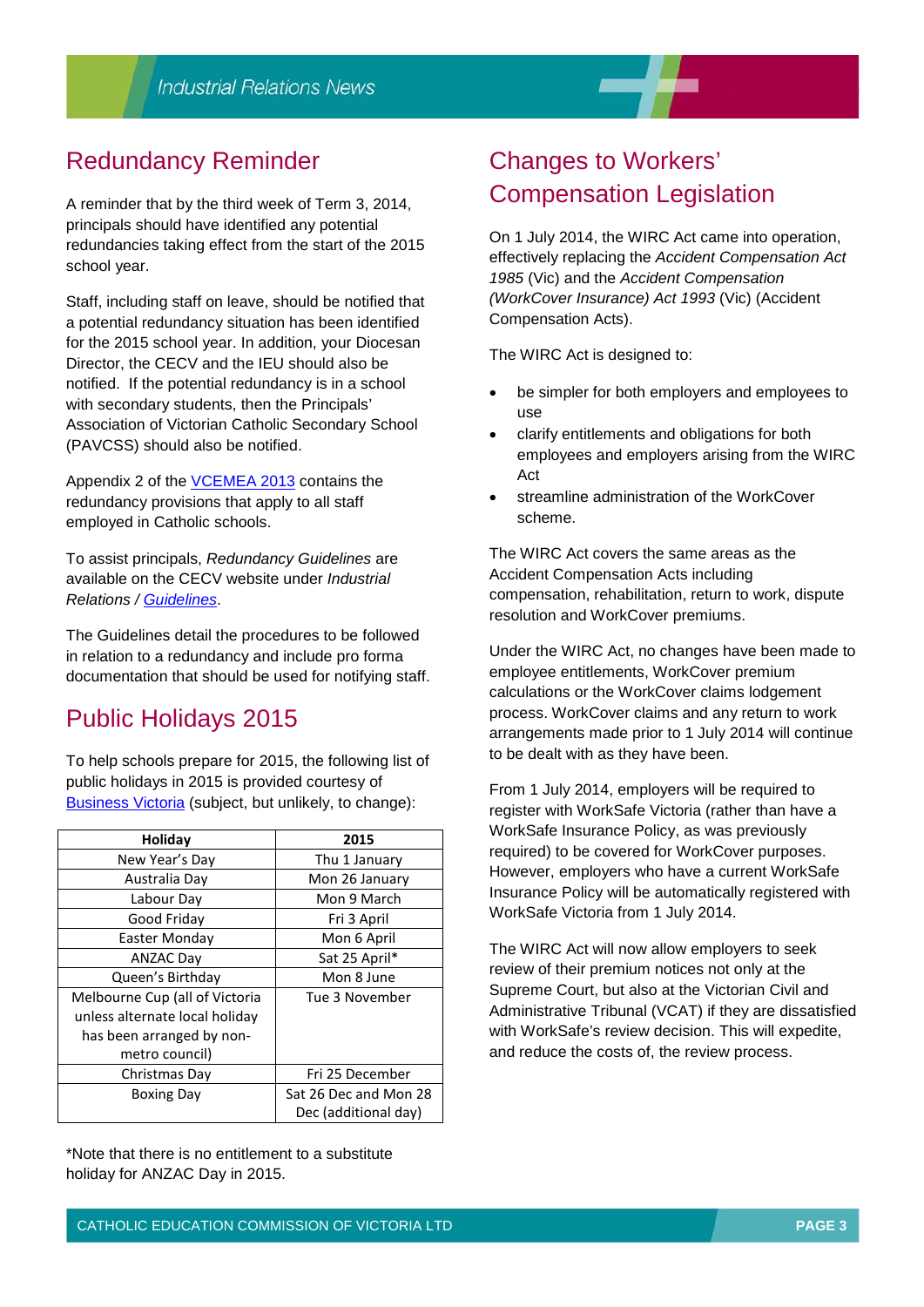Flow charts did not feature in the Accident Compensation Acts but have been included in the WIRC Act to clarify WorkCover processes including:

- notice of injury
- making a claim
- employer objecting to a successful claim
- the return to work obligations of employers and workers
- the dispute resolution process if a worker disagrees with a decision.

The [WIRC Act](http://www.legislation.vic.gov.au/Domino/Web_Notes/LDMS/PubStatbook.nsf/f932b66241ecf1b7ca256e92000e23be/3629925065CDB2A6CA257C210015979B/$FILE/13-067a%20authorised.pdf) can be found on the Parliament of Victoria website under *Victorian Statute Book / [2013](http://www.legislation.vic.gov.au/Domino/Web_Notes/LDMS/PubStatbook.nsf/f932b66241ecf1b7ca256e92000e23be/3629925065cdb2a6ca257c210015979b!OpenDocument)*.

# Working-From-Home Guidelines

In certain circumstances, there may be a requirement to work off-site or from home to meet personal/role position/school-related work needs.

Workplace safety requirements and the respective employer and employee duty-of-care obligations from the *Occupational Health and Safety Act 2004* (Vic) are still applicable off-site, as the home office/workstation environment is seen as an extension of the employee's workplace during workrelated activity.

Employers have a duty to provide employees, who work off-site or from home, with a safe working environment and system of work and to train and supervise them as far as reasonably practicable. This duty applies to both planned and ad-hoc requests. Some steps the employer can take in effectively managing employees working off-site and from home are to:

- consider whether the working arrangement is reasonable, in relation to the inherent requirements of the employee's position and organisational work demands
- seek input into the decision-making process to consider all factors (especially OHS-related) before determining a request, then record and date the process, including any discussions, and outcome
- complete a risk-assessment/customised ergonomic checklist of the off-site/home-office working environment, in which the 'working area' is clearly defined (photographs can be of great assistance here. Include possible hazards such

as the supervision of young children; pets; utilising staircases; access to amenities including first aid kit and telephone; and potential psychosocial issues such as feelings of isolation)

- ensure the employee is aware of his or her ongoing obligations to proactively identify hazards and associated risks, to comply with the organisation's policies and procedures (including any personal protection equipment (PPE) requirements) and to report any injuries, incidents and near-misses immediately
- ensure that the employee's off-site/home-office workstation is appropriate, with:
	- o a suitable and ideally adjustable ergonomic chair
	- o a desk free from clutter
	- o computer use that is undertaken with minimal discomfort i.e. with correct posture and ergonomic computer setup (e.g. the computer mouse and keyboard are at the same level, the top of the monitor at is at eye level and monitor glare is minimised).
- if a laptop computer is utilised, advise the employee that regular rest breaks should be taken to prevent ongoing discomfort
- ensure that a [Safe Laptop Use for Staff](http://www.curriculumsupport.education.nsw.gov.au/digital_rev/ohs/assets/laptopstaff.pdf) fact sheet (published by the New South Wales Department of Education and Training) is given to the employee and an ergonomic workstation checklist is completed (see attachment to this newsletter) and given to the employer and the Health and Safety Representative (HSR) / Safety Officer for viewing and comment.
- ensure a mobile phone or fixed-line telephone is accessible from the workstation
- consider environmental factors including:
	- o minimising noise
	- o ensuring appropriate ventilation and comfortable room temperature
	- o adequate lighting.
- implement ways to supervise/remote manage and to keep in touch with employees, such as:
	- o email, portal access etc.
	- o how, and how often employees should check in.
- consider placing limitations on where employees can work; employers should consider whether they want employees only to work in the area that has been risk assessed, or to allow them to